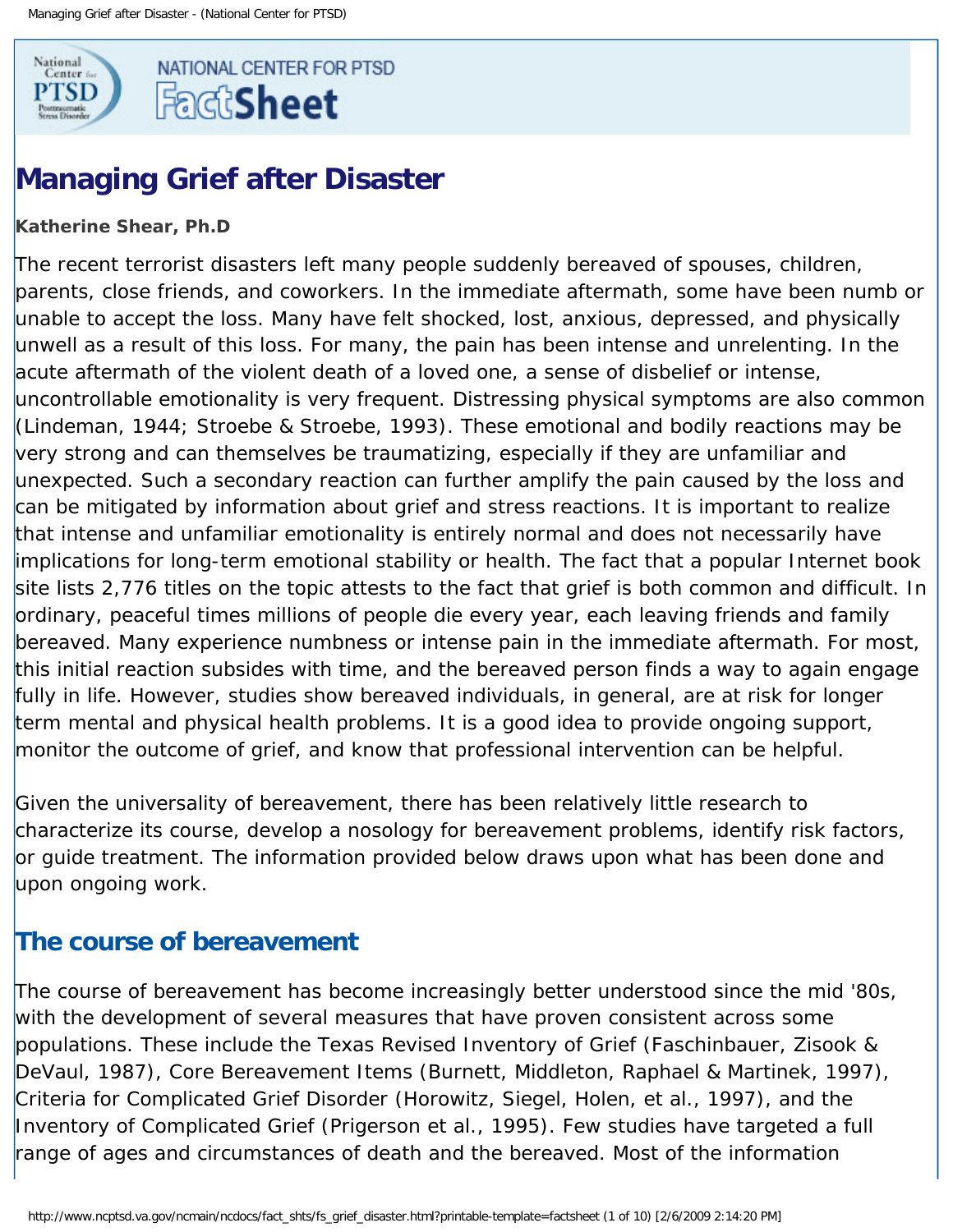available refers to older people or widows, although selected studies have targeted parents of deceased children, surviving friends and partners of HIV sufferers, parents of children who have died violently, and combat veterans. However, younger individuals, especially men, may be at highest risk for complications, relative to a comparison group of same age and sex (Ball, 1977; Stroebe & Stroebe, 1983).

Research by Stroebe and colleagues (1993) provides a model of the type of study needed. These researchers compared widows and widowers under retirement age to a control group consisting of married couples, interviewing participants 4 to 7 months following their loss and again at 14 months and at two years. The researchers found that widows who participated were more depressed than widows who did not while the reverse was true for widowers. It is important to keep in mind that most studies of bereavement have succeeded in recruiting only about one-third of eligible individuals, so all data need to be viewed in light of the characteristics of the individuals who choose to participate. Given this caveat, studies consistently find bereaved individuals to have higher levels of depressive symptoms than matched controls in the 6-12 months after the death. Most of those with milder levels of depression improve by year 2, while those who are clinically depressed (about 20%) remain depressed. Somatic symptoms are reported by widows and widowers at a rate nearly 10 times the rate reported by members of the control group in the initial 6 months, and these symptoms are still reported 4 times as much at two years.

Less is known about the course of bereavement following violent death, but available studies have consistently found that symptoms and impairment are more prolonged and a sense of resolution less likely (e.g., Murphy, 2000). A recent study of women college students (Green, 2001) found those who experienced a violent loss had symptoms and impairments similar to those who experienced assault. A dissertation study by Pivar documented grief symptoms in 70% of veterans and found that these could be differentiated from symptoms of PTSD and depression. Taken together, this work suggests that sudden violent bereavement is a very intense stressor. While many people will find a way to cope without intervention, skilled professional assistance may be important in decreasing the morbidity and even mortality of those bereaved as a result of disaster. In order to provide such assistance, professionals need to be informed about grief and about treatment strategies that have been developed and tested.

## **The experience of grief**

Grief is the process by which we adjust to the loss of a close relationship. Therefore, grief is an inevitable companion to love and attachment. The lives of those we love are interwoven with our own in thousands of small and large ways. One's immediate family, in particular, contributes to a sense of comfort, security, and happiness and reinforces behavior. Endocrine function can become entrained by cues from another person. When this happens, losing that person requires a period of physiological adjustment. In all cases, loss of a loved one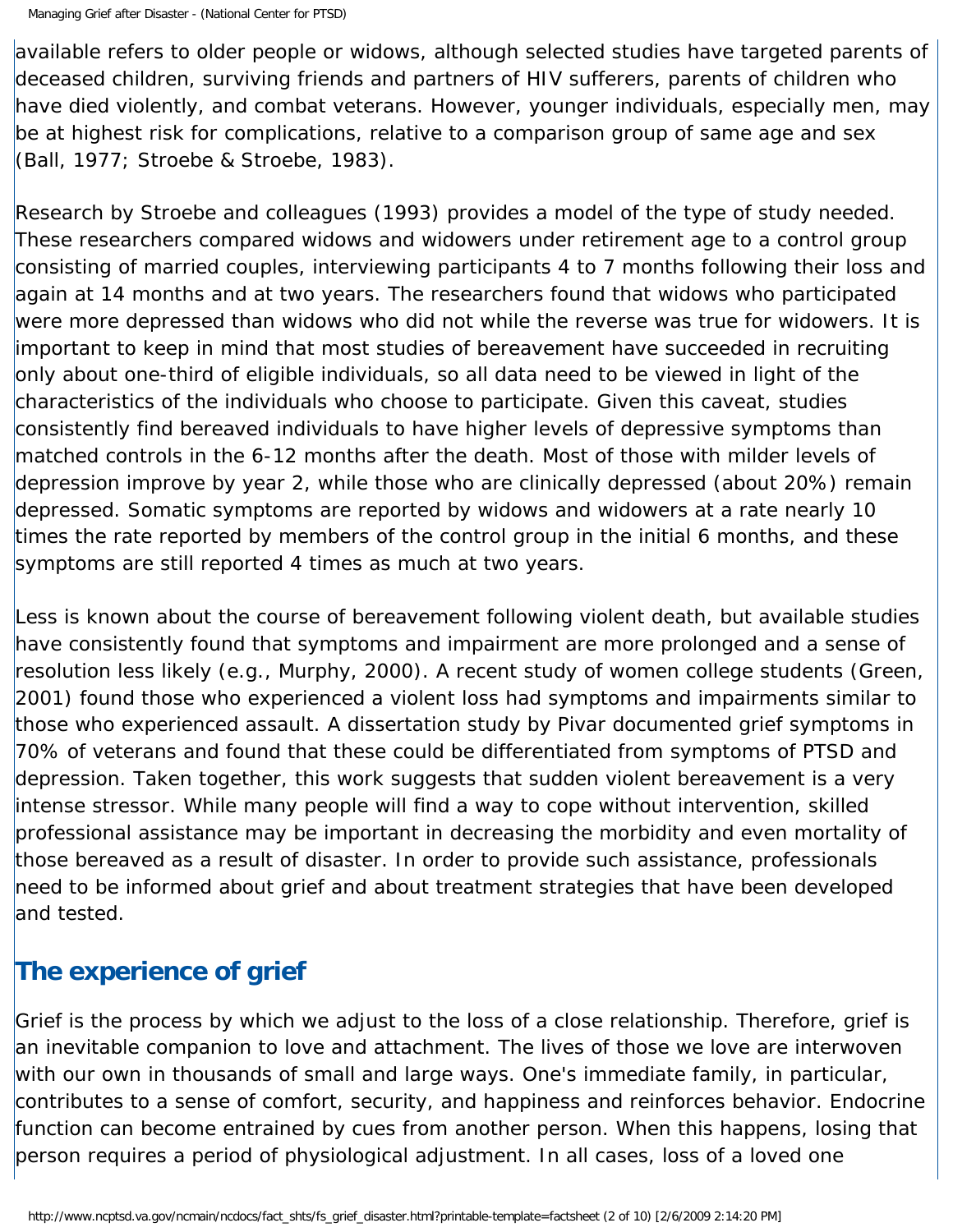engenders feelings of loneliness, sadness, and vulnerability. The death of someone close also makes one's own death imaginable, thus evoking fear of dying. When a person experiences the death of someone close, that person is confronted by mortality and undergoes a certain degree of acute separation distress. Sometimes, there is also guilt about being alive when the other person has died, or there is guilt about not being able to save the person or make his or her life or dying easier.

While grief is not the same for every person, there are certain commonalities. During the initial phase, the bereaved person is preoccupied with the deceased, preoccupied with feelings of yearning and longing, and with searching for him or her. While grieving, most people withdraw from the world and turn inward, often reviewing the course of the relationship, including positive and negative thoughts and feelings. People often also review the meaning the relationship had in their lives. Grief entails a host of painful emotions that can sometimes be very strong and persistent. Strong feelings of sadness and loneliness almost always occur following the death of a close friend or family member. Fear and anxiety are also common. Difficult feelings of resentment, anger, and guilt can occur. Experiencing any or all of these emotions following the loss of a friend or family member is perfectly normal.

As the transition to life without a friend or family member progresses, the intensity of grief subsides. The bereaved person accepts the death and begins to take some comfort in positive memories, establishing a permanent sense of connection to the person who died. It becomes possible to reengage in activities and relationships while still having memories of and maintaining a sense of closeness to the deceased. The period over which this adjustment occurs is variable, depending on the circumstances of the death, the characteristics of the bereaved, and the nature of the relationship. In some circumstances, intense grief persists for many months or even years. Intrusive images and disturbing ideas inhibit the healing process, and there is a sense that the death is unacceptable and unfair. For some who have difficulty coping with the death, grief sometimes seems to be all that is left of the relationship. Also, a decrease in the intensity of the grief may feel like a betrayal of the person who died. Some people also have persistent feelings of guilt. When a death is sudden, violent, and untimely, the bereaved will most likely also face other difficulties. The condition in which unmanageably intense and/or persistent grief symptoms occur is called Traumatic Grief. Symptoms of Traumatic Grief are listed in Table 1. Work is underway to establish diagnostic criteria and to develop treatments for this condition. Traumatic Grief may predispose to other psychiatric, medical, and behavioral problems that can complicate bereavement. These are generally treatable conditions and need to be recognized by professionals and by the bereaved individuals themselves.

### **Complications of bereavement**

Bereavement is a risk factor for a range of mental and physical health problems. Among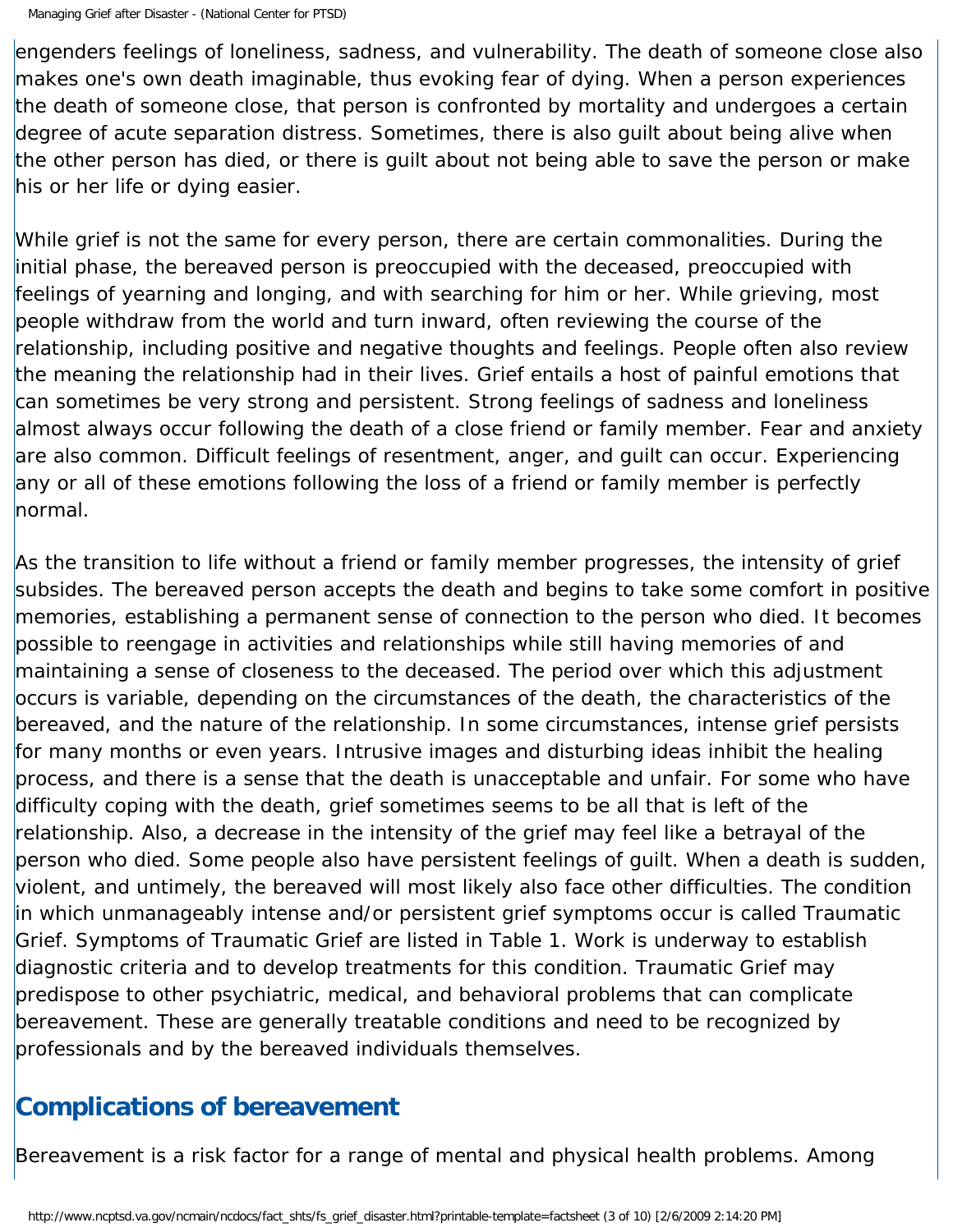Managing Grief after Disaster - (National Center for PTSD)

these are the following:

- Prolonged grief or Traumatic Grief
- Onset or recurrence of Major Depressive Disorder
- Onset or recurrence of Panic Disorder or other anxiety disorders
- Possible increased vulnerability to PTSD
- Alcohol and other substance abuse
- Smoking, poor nutrition, low levels of exercise
- Suicidal ideation
- Onset or worsening of health problems, especially cardiovascular and immunologic dysfunction

### **Traumatic Grief**

Grief will inevitably disrupt mental functioning following the death of a loved one. While it should be emphasized that grief itself is a normal process of adapting emotionally and cognitively to the loss or absence of a loved one, sometimes the intensity of a person's grief may be overwhelming or last longer than is healthy. This may occur for a variety of reasons. The relationship between the deceased and the bereaved might have been very close or complicated; the circumstances of the death may be sudden or traumatic, as in accident, disaster, or illness; or the grieving person may not have good coping skills or the social support that would help the grieving process. In situations like these, it may be helpful to seek professional help or counseling in order to resolve the grief.

When grief goes on longer than is healthy or when it is overwhelming, a diagnosis of Traumatic Grief might be appropriate. It may be helpful to draw an analogy to a physical illness. An illness is not a characteristic of a person; it is a state a person is in at a given time. Many illnesses are very treatable. Another analogy is to an acute injury. People are more or less vulnerable to disability from an injury, but some types of injury are so severe that they always cause impairment. Using such an analogy, it is possible to see that following an accident or disaster or the sudden death of a very close person, it is entirely normal to experience Traumatic Grief, just as it is quite normal to develop tuberculosis upon exposure to a virulent organism, and it is normal to be unable to walk on a broken leg. It is also clear that it is a good idea to diagnose and treat these conditions. No one would tell a person with pneumonia "pull yourself together" or "get on with it" or expect a person with a deep cut or a broken bone to heal him- or herself. Although labels can be hurtful if misused, they can also be helpful. An ill person needs to have a "sick role" and to receive treatment. An ill person benefits from support and assistance from family and friends, as well as from treatment by a trained professional.

Table 1: Symptoms of Traumatic Grief (Prigerson, 1995)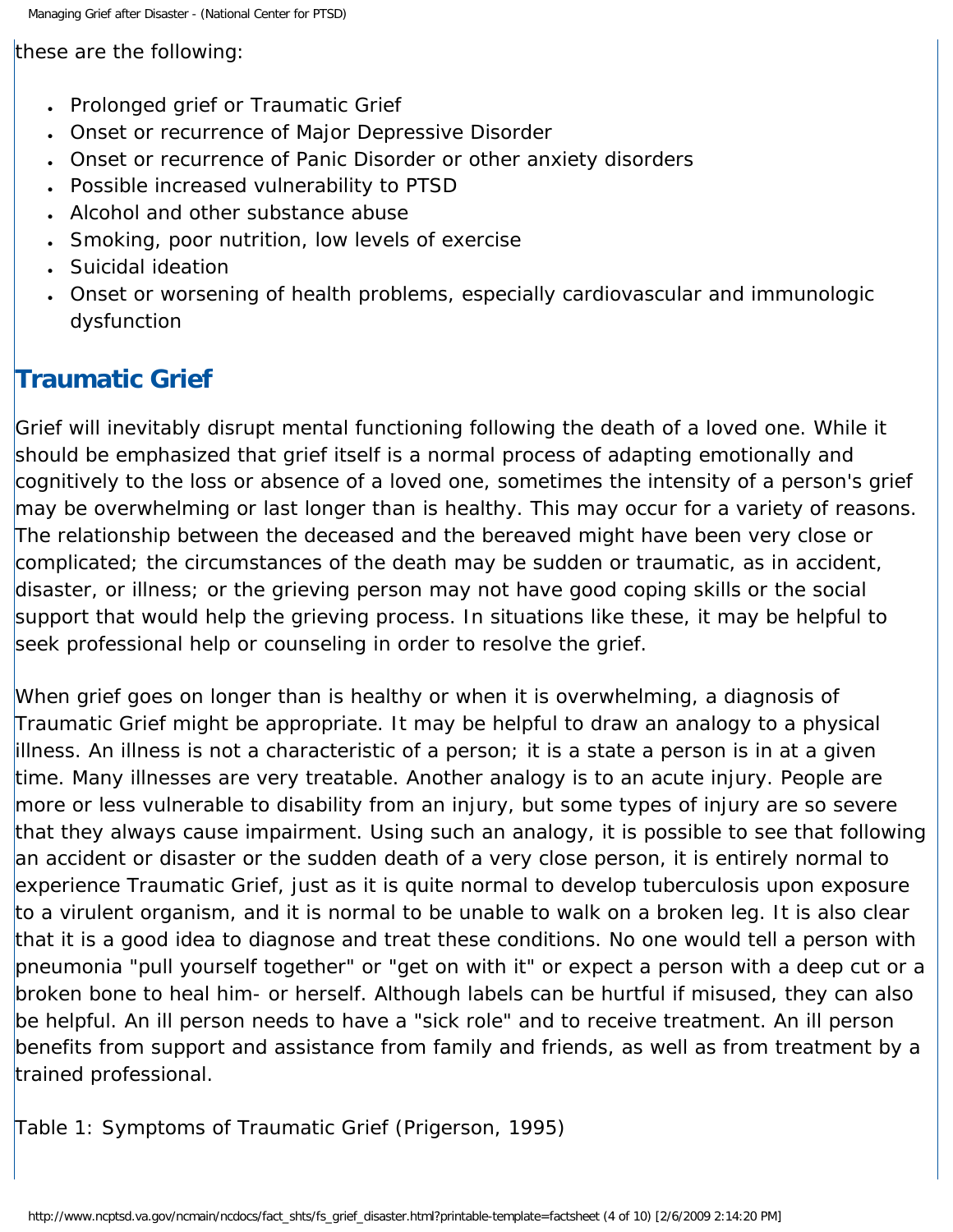- Preoccupation with the deceased
- Pain in the same area as the deceased
- Memories are upsetting
- Avoid reminders of the death
- Death is unacceptable
- Feeling life is empty
- Longing for the person
- Hear the voice of the person who died
- Drawn to places and things associated with the deceased
- See the person who died
- Anger about the death
- Feel it is unfair to live when this person died
- Disbelief about the death
- Bitter about the death
- Feeling stunned or dazed
- Envious of others
- Difficulty trusting others
- Lonely most of the time
- Difficulty caring about others

### **Risk factors for complications of bereavement**

Risk factors are those aspects of a situation that tend to increase vulnerability to complications and that may slow recovery. Existing studies suggest that risk factors relate to the characteristics of an individual, the nature of the relationship to the deceased, the circumstances of the death, and the social context within which recovery takes place. Some risk factors relate to the larger situation in which the bereaved finds him- or herself, and some risk factors relate to the bereaved individual's specific history and makeup. While both kinds of risk factors raise the distress level of the bereaved person, it is useful for clinicians to be particularly aware of the bereaved's individual situation.

The following risk factors have been identified:

### **Demographic factors**

#### **Socioeconomic status**

Lower socioeconomic status is related to a poorer health status in general. Bereavement appears to affect people similarly, regardless of socioeconomic status. Age: Bereavement appears to be somewhat more stressful for younger individuals than it is for older individuals, with the exception of elderly people. The disparity between how older individuals are affected and how elderly people are affected may be because the stress experienced by elderly people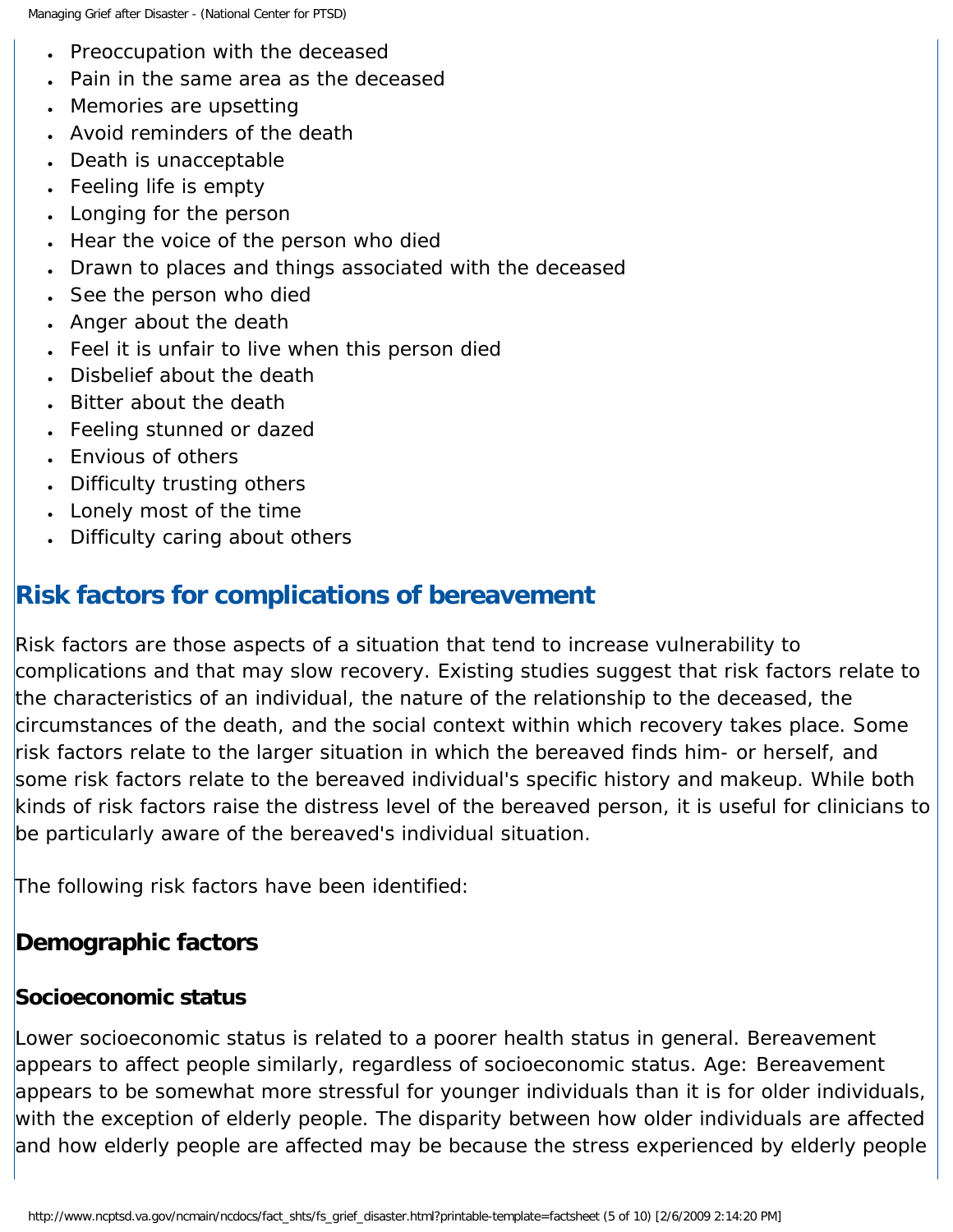is related to preexisting health problems. Gender: There is some evidence that men, especially widowers, have more bereavement-related health problems than women, especially when dealing specifically with the loss of a spouse. Although both men and women are deeply affected by the loss of close family members and friends, the death of a child may be more difficult for mothers than for fathers. Women may also recognize the effects of bereavement more readily than men, and men and women may cope differently.

#### **Individual characteristics**

Overall, individuals who are defined as "neurotic" have been shown to have more health problems. Low internal locus of control is generally associated with more depression. This is not specific for bereavement. On the other hand, high internal locus of control does not act as a buffer for bereavement-related distress. Anecdotal evidence suggests that a belief in life after death may be protective. However, when this was examined in a study, a protective effect was not found (Stroebe & Stroebe, 1987). Guilt or self-blame about the death may contribute to traumatic grief.

#### **Relationship quality**

Relationship quality may affect men and women differently when it comes to difficulty with bereavement. A good marriage may be associated with more bereavement-related problems in women, while the opposite may be true for men. In general, data does not support clinical lore that implies that bereavement problems occur because of ambivalence or problems in a relationship. It is very clear that in some instances an especially positive relationship may be associated with very difficult bereavement reactions.

### **Circumstances of the death**

Not surprisingly, sudden death is associated with more symptoms of bereavement difficulty in the first 6 months after the loss. In some studies this difference was not present in later interviews, while in other studies it was. A low score on a measure of internal locus of control signified a greater likelihood for difficulty for younger bereaved spouses. In some studies, there is evidence of continuing distress from the loss for many years following a sudden, violent loss. Experiencing multiple losses or witnessing the death (especially a factor for children who witness a death) has been found to correlate with levels of grief intensity. Feelings of helplessness and powerlessness, survivor guilt, threat to one's own life, confrontation with the massive and shocking deaths and mutilations of others, and a violation of one's assumptive world of safety and meaning are traumatic factors that may impact a person's ability to resolve grief. It is clear that many of those bereaved by the WTC disaster may experience treatable psychiatric difficulties for a long period of time. It is important for professionals to be vigilant about this possibility.

### **Social context**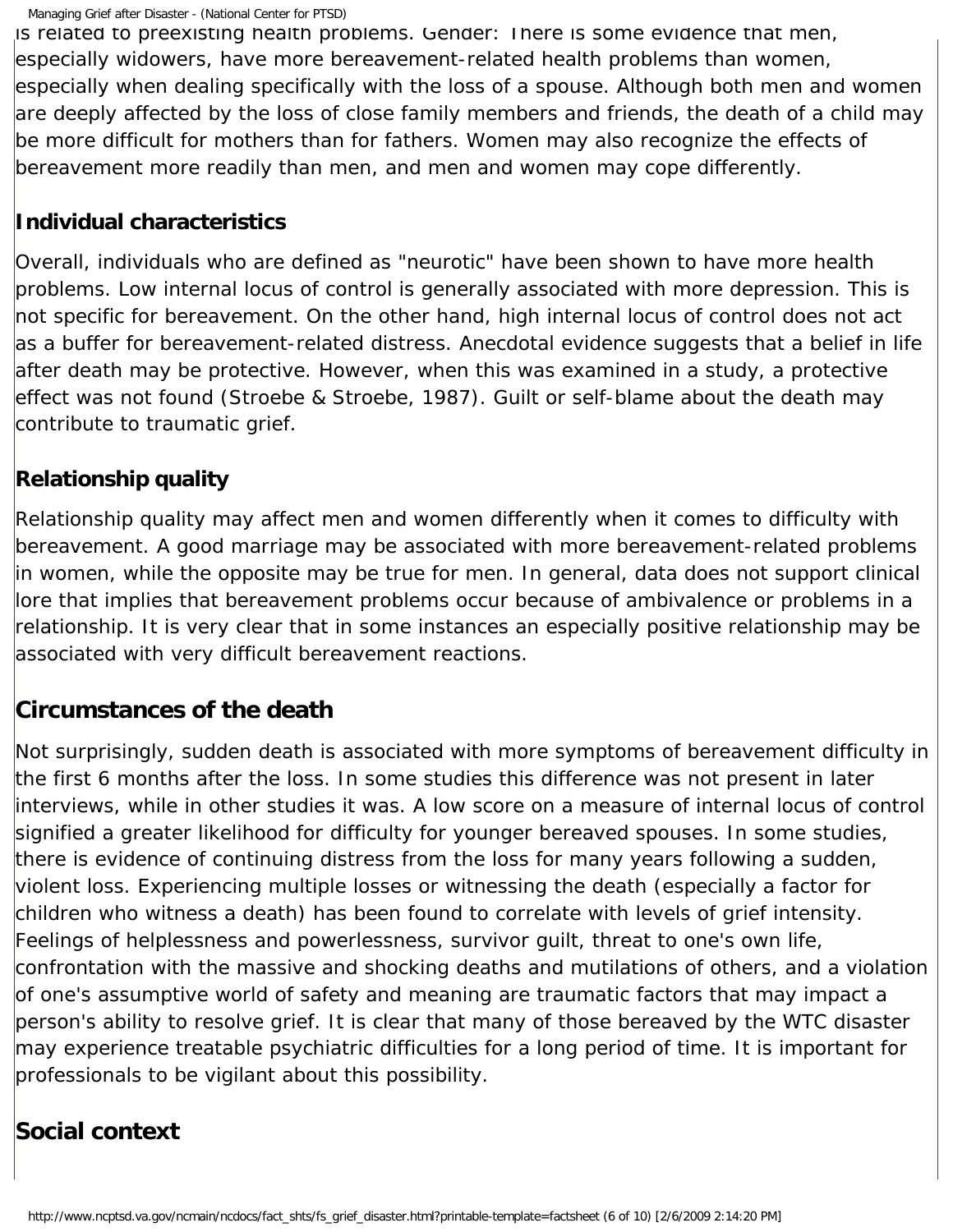Both perceived and received social support are related to lower symptoms of depression in the general population, but there does not appear to be a specific relationship between social support and bereavement outcome. However, it is important to note that bereaved individuals often perceive that others lack empathy and that others are hostile about the bereaved's continued symptoms. This perception is likely related to a poorer outcome but has not been specifically studied. In general, however, social support and positive family functioning, along with the opportunity to express grief, may help to mitigate the negative effects of bereavement.

### **Treatment of bereaved individuals**

Grief support groups and grief counseling are widespread and undoubtedly highly variable. Little information is available related to support group and counseling outcome. There is specific controversy regarding the importance of confronting the death (also called "grief work") in the early phase of grief. In one study (Stroebe), investigators developed a measure to assess the extent to which individuals confronted or avoided their loss and used scores on this instrument to predict outcomes at later times. They found that low scores for widows did not influence outcome, but low scores for widowers predicted poorer outcome. There is some evidence that the occurrence of symptoms of major depression in the first month following the death predicts a worse course later, especially for suicidally bereaved individuals (e.g., Jordan, 2001).

It goes without saying that the loss of a close relationship permanently affects the bereaved person. It is not reasonable to think that one can recover from such a loss or resolve the loss. Such a loss is permanent and has permanent effects on the bereaved. Still, it is possible and important that the bereaved person will eventually have comforting memories of the deceased and feel interested in and able to engage in life. Weiss (1993) provides a list of reasonable expectations we can have for the bereaved. A person who has lost someone should eventually have (1) the ability to give energy to everyday life, (2) psychological comfort, or freedom from pain and distress, (3) the ability to experience satisfaction and gratification in life, (4) hopefulness for the future, and (5) the ability to function adequately in a range of social roles. How can a professional assist the bereaved in achieving these goals?

### **The role of a professional in the early phase of disaster bereavement**

There is little data on the effectiveness of early intervention for grief. However, it is clear that early intervention is a good idea following a disaster, provided a skilled, empathic clinician administers the intervention. Although data suggest that even after sudden, violent death, most people eventually grieve successfully, the initial process can take a long time. Many people consider grief to be a personal experience and so do not turn to mental-health professionals for help with grief. However, when a loss is sudden and violent, the intensity of emotions can be frightening and the need for support and outside intervention greater. In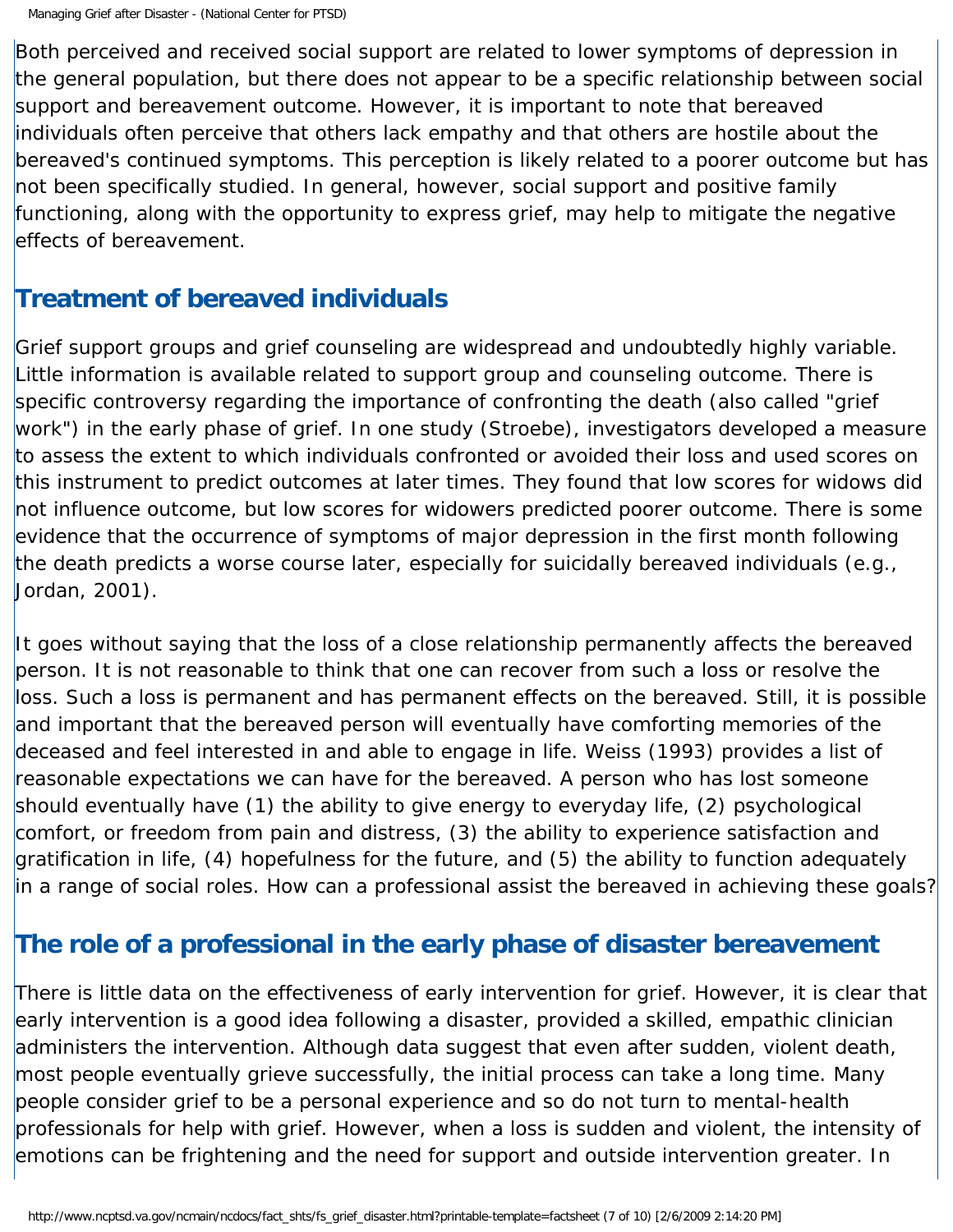response, the professional needs to engage in a skilled, supportive intervention. Useful components of such an intervention include:

- Providing information about grief and its symptoms, course, and complications
- Evaluating the nature of the individual's distress
- Helping to identify and solve practical problems
- Providing strategies for management of intense feelings
- Helping the person think about the death in a way that leads to emotional resolution

Affect-evoking interventions must be used with care and expert skill and be balanced with containing and soothing strategies. During the early phase of bereavement, it may be very useful to provide information and strategies for thinking about the death. It is best if the professional provides some follow-up and remains available for consultation and support, should this be needed.

Prigerson and Jacobs (2001) provide a list of "do's" and "don'ts" for how physicians might interact with family members following a patient's death. These may also be useful to consider. The authors recommend:

Direct expression of sympathy

Acknowledgement that the clinician does not know exactly what the bereaved person is going through

- Talking about the deceased, including saying his or her name
- Eliciting questions about the circumstances of the death
- Asking questions about feelings and about how the death has affected the person

The authors also provide a useful list of cautions about things that are **NOT HELPFUL**, including:

A casual or passive attitude (e.g., Do not merely say, "Call me if you want to talk," or ask "How are you?")

Statements that the death is in any way for the best or acceptable (e.g., "He/she is in a better place," or "It's God's will.")

- An assumption that the bereaved is strong and will/should get through this
- Any kind of avoidance of discussion of the death or the person who died

Even given its private nature, variable course, and usual resolution, there are circumstances in which grief can be intense and prolonged, hindering reengagement in daily activities. When this occurs, a focused intervention may be needed. There is wide acknowledgment that bereavement can be prolonged and that it can lead to other mental-health problems, especially depression and anxiety. Therefore, professional intervention may be especially important if the bereaved exhibits the risk factors discussed above.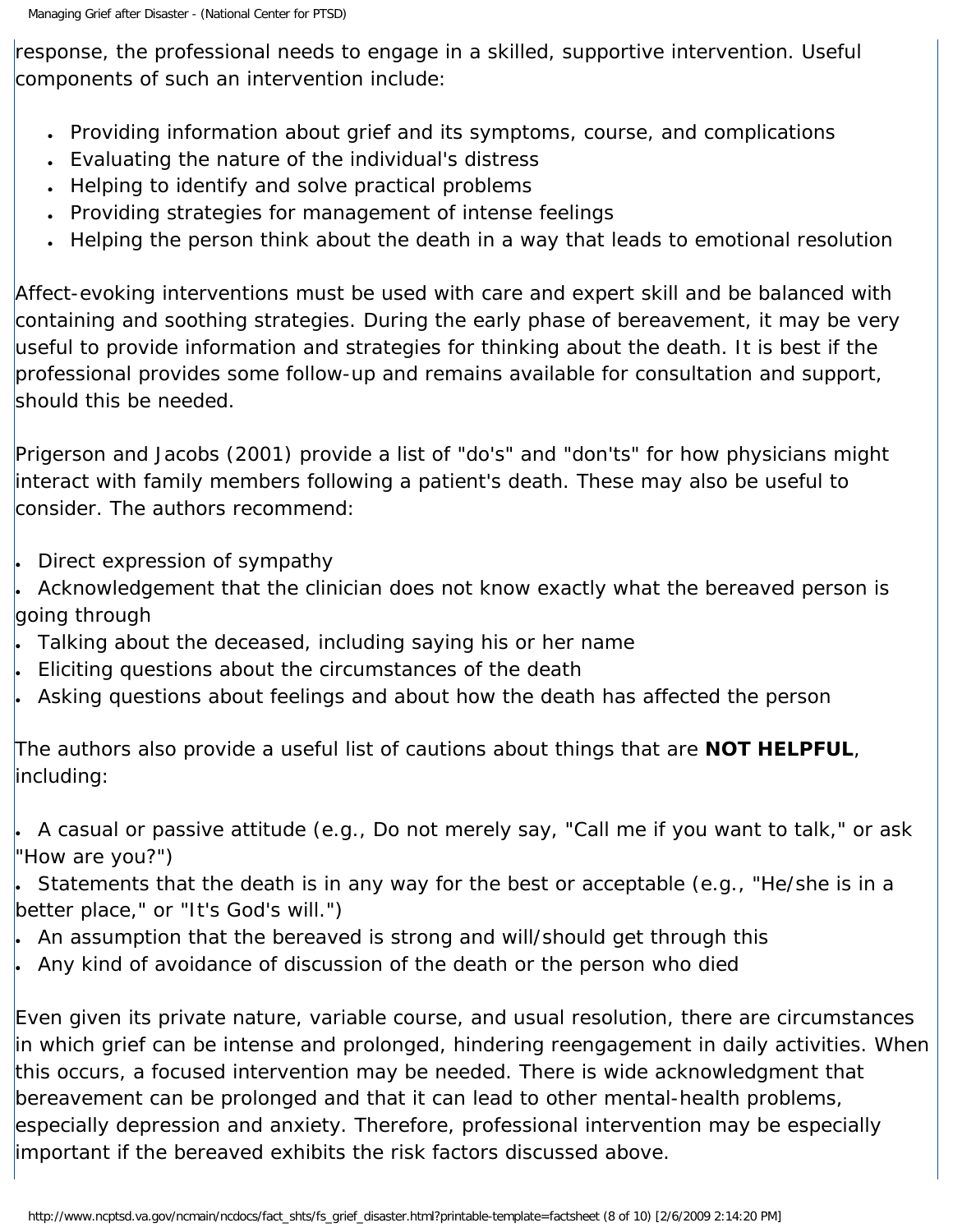### **Treatment strategies for complications of bereavement**

Treatment should target the symptoms experienced by the patient. It is now very clear that bereaved individuals who have Major Depressive Disorder (MDD) respond to antidepressant medication and/or psychotherapy similarly to those who are not bereaved. A very interesting recent study suggests that treatment of MDD as early as a month after the death may be extremely helpful and prevent later symptoms. Similarly, for those who meet criteria for PTSD, it makes sense to provide treatment similar to that used with other PTSD patients. However, the most common postbereavement problems center around traumatic grief reactions, and unfortunately, few treatments have been developed or tested for symptoms of Traumatic Grief. Studies of early intervention for grief document some reduction in grief symptoms, with support groups showing efficacy equal to that of active psychotherapy. An early study of a behavioral therapy called "guided mourning" also appeared to have beneficial effects, although grief outcome was not measured. A specific "Traumatic Grief Treatment" (TGT) is currently undergoing randomized controlled testing. In a pilot study, TGT had a large effect size, even taking into consideration individuals who did not complete the full course of the treatment (Shear, 2001). Components of this treatment include:

Providing information about bereavement and grief to bereaved individuals and their families

The bereaved describing the deceased and relating the history of the relationship with the deceased

Relating the story of the death and its aftermath

Careful assessment of current grief levels, target grief levels, and components of grief (i.e., cognitive, behavioral, and somatic)

Reviewing the bereaved's personal goals and determining how the bereaved person will know when these goals have been met

Carefully managed imaginal exposure to the death and related events

In vivo exposure to situations that are avoided and/or response prevention for situations of preoccupation

Focusing on positive memories of the deceased

Therapists should undertake imaginal exposure only if they are familiar with this technique and with emotion control techniques. The remainder of the treatment may be of help alone, but it has not been tested. It is also important to evaluate the bereaved person's social support system and encourage engagement with existing supportive people. To date, no treatment has been proven effective in the early stages of bereavement, and there is some indication that for some people formal grief counseling can do more harm than good. In light of this, caution may be indicated.

Guidelines for early treatment in the acute phase of Traumatic Grief include: